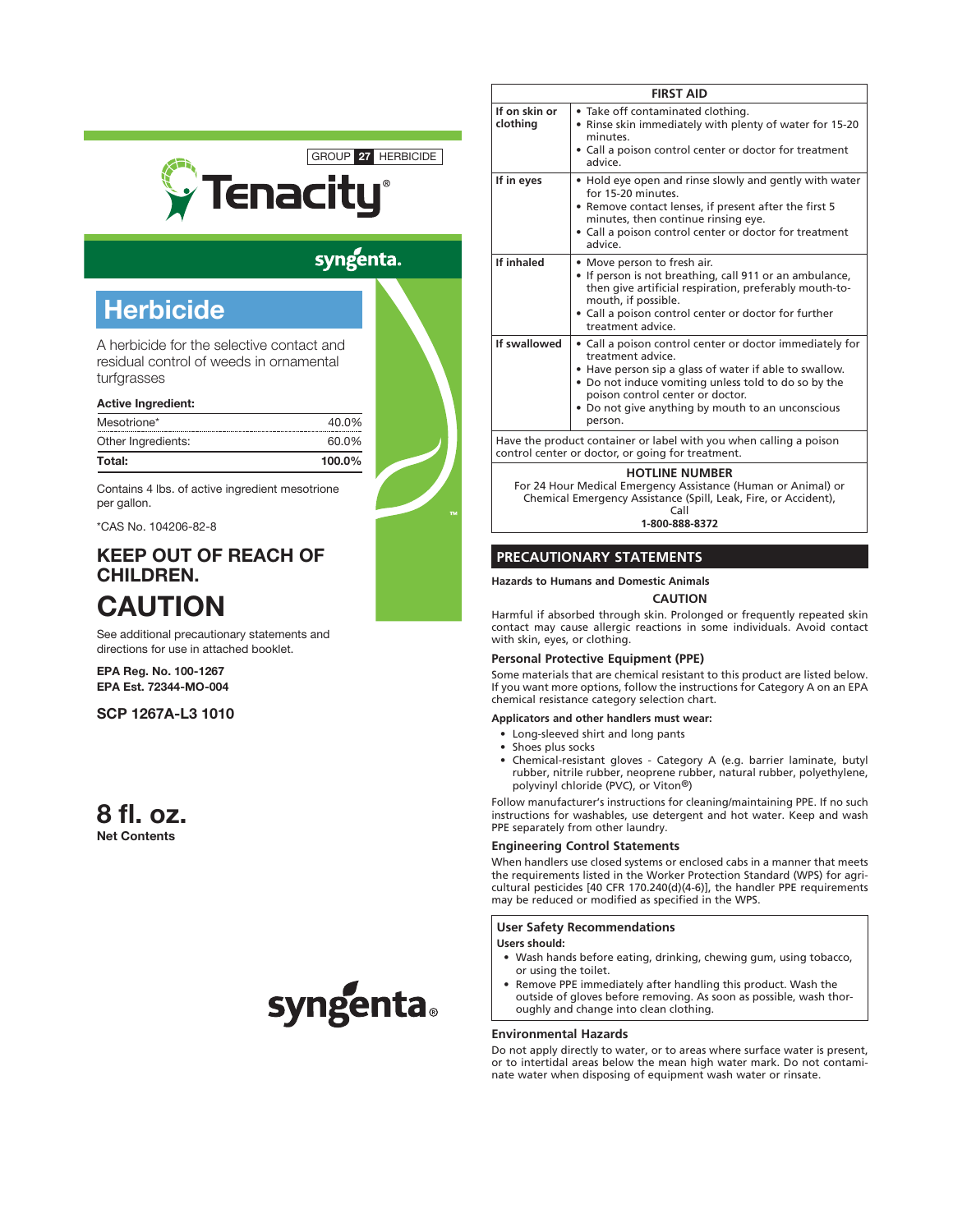#### **Surface Water Advisory**

This product may contaminate water through drift of spray in wind. This product has a high potential for runoff for several weeks after application. Poorly draining soils and soils with shallow water tables are more prone to produce runoff that contains this product. A level, well maintained vegetative buffer strip between areas to which this product is applied and surface water features such as ponds, streams, and springs will reduce the potential for contamination of water from runoff. Runoff of this product will be reduced by avoiding applications when rainfall is forecasted to occur within 48 hours. Sound erosion control practices will reduce this product's contribution to surface water contamination.

#### **Physical and Chemical Hazards**

Do not use or store near heat or open flame.

### **DIRECTIONS FOR USE**

It is a violation to use this product in a manner inconsistent with labeling. Do not apply this product in a way that will contact workers or other persons, either directly or through drift. Only protected handlers may be in the area during application. For any requirements specific to your State or Tribe, consult the agency responsible for pesticide regulation.

#### **AGRICULTURAL USE REQUIREMENTS**

Use this product only in accordance with its labeling and with the Worker Protection Standard, 40 CFR part 170. This Standard contains requirements for the protection of agricultural workers on farms, forests, nurseries, and greenhouses, and handlers of agricultural pesticides. It contains requirements for training, decontamination, notification, and emergency assistance. It also contains specific instructions and exceptions pertaining to the statements on this label about personal protective equipment (PPE) and restricted-entry interval. The requirements in this box only apply to uses of this product that are covered by the Worker Protection Standard.

**Do not enter or allow worker entry into treated areas during the restricted entry interval (REI) of 12 hours.** Exception: If the product is soil-injected or soil-incorporated, the Worker Protection Standard, under certain circumstances, allows workers to enter the treated area if there will be no contact with anything that has been treated.

PPE required for early entry to treated areas that is permitted under the Worker Protection Standard and that involves contact with anything that has been treated, such as plants, soil, or water, is:

- **Coveralls**
- Shoes plus socks
- Chemical-resistant gloves Category A (e.g., barrier laminate, butyl rubber, nitrile rubber, neoprene rubber, natural rubber, polyethylene, polyvinyl chloride (PVC), or viton)

#### **NON-AGRICULTURAL USE REQUIREMENTS**

The requirements in this box apply to uses of this product that are NOT within the scope of the Worker Protection Standard for agricultural pesticides (40 CFR Part 170). The WPS applies when this product is used to produce agricultural plants on farms, forests, nurseries, or greenhouses. Do not enter treated areas without protective clothing until sprays have dried.

## **USE INFORMATION**

Tenacity® is a systemic preemergence and postemergence herbicide for the selective contact and residual control of weeds in turfgrasses. When applied preemergence, weeds absorb Tenacity during emergence from the soil. Dry conditions following application may reduce the preemergence activity. If rainfall (0.15 inches) has not occurred within 10 days after a preemergence application, activate with 0.15 inches of irrigation. When used postemergence, susceptible weeds absorb Tenacity through foliar contact and soil absorption. Foliage of treated weeds cease growth after application, then turn white (loss of chlorophyll) and death may take up to three weeks. A repeat application is required after two to three weeks for improved postemergence weed control. A non-ionic surfactant should be added in postemergence applications.

Tenacity may cause temporary whitening of turfgrass foliage. In general, symptoms appear five to seven days after application and last for several weeks. A repeat application to the same site causes less whitening of the plant tissue.

Tenacity is an effective herbicide for weed control prior to or during seeding of certain turfgrasses during turf renovation (see section on use in **New Seedings**). If used preemergence in established turf, tank mixtures with preemergence herbicides such as Barricade® 65WG Herbicide are recommended for longer residual and broad spectrum weed control.

#### **USE PRECAUTIONS AND RESTRICTIONS**

- **• Do not** apply more than 16 oz. of Tenacity per acre per year or per crop (equivalent to a maximum of 0.50 lb. of mesotrione per acre per year), whichever is shorter.
- Do not plant any crop other than turfgrass species for 18 months after the last application of Tenacity or injury may occur.
- **Do not** apply an organophosphate or carbamate insecticide within seven days of a Tenacity application as turf injury may occur.
- **• Do not** apply through any type of irrigation system.
- **Do not** use aerial application to apply Tenacity.
- Do not use grass clippings from treated turf as mulch around trees or in vegetable/flower gardens.
- Residential Lawn Applications: Unless renovating and/or re-seeding the home lawn, avoid broadcast applications of Tenacity for pre and postemergence weed control because undesirable whitening of some turfgrasses may occur.
- • Tenacity has been tested in tank mixtures with Barricade 65WG Herbi-cide (prodiamine), Vanquish® (dicamba), Turflon® ester (triclopyr), Spotlight™ (fluroxypyr), Quicksilver™ (carfentrazone), Basagran® (bentazon), Princep® (simazine), and AAtrex® (atrazine) for safety and efficacy on turfgrasses. **Tenacity must be applied at reduced rates (4 fl. oz./A or less) if tank mixed with atrazine, bentazon or simazine.** Other tank mixture partners may be safe but have not been tested. Turf managers wanting to tank mix Tenacity with other herbicides should test on a small basis for compatibility, safety and efficacy before treating large areas. See product labels for directions and precautions.
- • Bentgrass, *Poa annua*, kikuyugrass, zoysiagrass, seashore paspalum and bermudagrass are sensitive to Tenacity applications. Avoid spraying these turf types unless control and/or injury can be tolerated. Maintain a five foot buffer between treated areas and bentgrass or *Poa annua* greens.
- Clean sprayer thoroughly after an application of Tenacity if same equipment is used to apply products to bentgrass and bentgrass/*Poa annua* turf areas.
- To reduce movement into sensitive species such as bentgrass, keep people and pets off treated areas until spray has dried and irrigate lightly to move product from turf foliage before resuming normal irrigation.
- Avoid over-spray or drift of spray applications onto ornamentals or flower beds and gardens. Roses and daylilies are sensitive plant species.
- Avoid applications over the top of exposed roots of trees and ornamentals.

#### **USE SITES**

Tenacity may be used for weed control in turfgrass species listed on this label in commercial and residential sites. Use sites include non-crop areas: golf courses, sod farms, athletic fields, parks, residential and commercial properties, cemeteries, airports, and lawns. Do not use on golf course putting greens and maintain a five foot buffer between treated areas and putting greens.

#### **TURFGRASS SPECIES**

Tenacity has been tested on these species and found to be safe under trial conditions.

| <b>Species</b>                                       |                            | Rate per Acre |
|------------------------------------------------------|----------------------------|---------------|
| Kentucky bluegrass                                   | Poa pratensis              | $5-8$ fl. oz. |
| Centipedegrass                                       | Eremochloa ophiuroides     | $5-8$ fl. oz. |
| <b>Buffalograss</b>                                  | Buchloe<br>dactyloides     | $5-8$ fl. oz. |
| Tall fescue                                          | Festuca<br>arundinacea     | $5-8$ fl. oz. |
| Perennial ryegrass*                                  | Lolium perenne             | $5$ fl. oz.   |
| Fine fescue*<br>(creeping red,<br>chewings and hard) | Festuca spp.               | $5$ fl. oz.   |
| St. Augustinegrass*<br>(grown for sod)               | Stenotaphrum<br>secundatum | $4$ fl. oz.   |

\*See additional rate instructions below.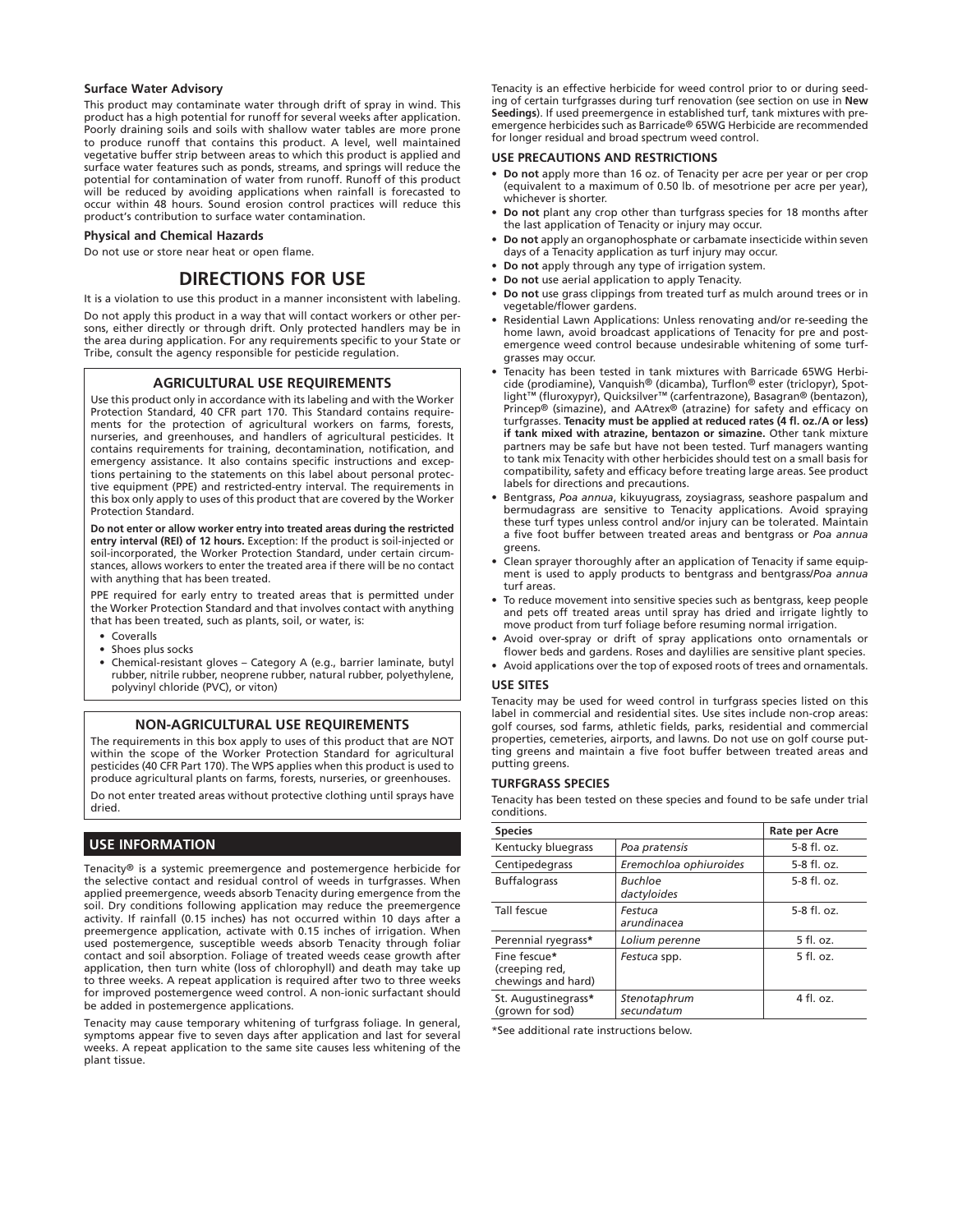#### **RESISTANCE MANAGEMENT**

Tenacity is a Group 27 Herbicide (active ingredient is mesotrione, a HPPD inhibitor).

There is no known resistance to Tenacity and no known instances of crossresistance between mesotrione (HPPD inhibitor – Group 27) and other classes of herbicides. To help prevent the development of resistance, do not apply less than the label recommendations and rotate to a herbicide with a different mode of action if the maximum number of applications or rate of product has been met or weeds are not being controlled.

#### **WEEDS CONTROLLED**

| <b>Common Name</b>         | <b>Scientific Name</b>     | Preemergence <sup>1</sup> | Postemergence <sup>2</sup> |
|----------------------------|----------------------------|---------------------------|----------------------------|
| Barnyardgrass              | Echinochloa crusgalli      | Υ                         | Υ                          |
| Bentgrass, Creeping        | Agrostis stolonifera       | Υ                         | Y                          |
| Bluegrass, Annual          | Poa annua                  | Suppression               | N                          |
| <b>Buckhorn Plantain</b>   | Plantago lanceolata        | Υ                         | Y                          |
| Buttercup                  | Ranunculus sardous         | $\overline{\mathbf{3}}$   | Y                          |
| Carpetweed                 | Mollugo verticillata       | Υ                         | Υ                          |
| Chickweed, Common          | Stellaria media            | Υ                         | Υ                          |
| Chickweed, Mouseear        | Cerastium vulgatum         | Υ                         | Υ                          |
| Clover, Large Hop          | Trifolium aureum           | Y                         | Y                          |
| Clover, White              | Trifolium repens           | Y                         | Y                          |
| Crabgrass, Large           | Digitaria sanguinalis      | Y                         | $\sqrt{4}$                 |
| Crabgrass, Smooth          | Digitaria ischaemum        | Y                         | $Y^4$                      |
| Crabgrass, Southern        | Digitaria ciliaris         | Υ                         | $\sqrt{4}$                 |
| Curly dock                 | Rumex crispus              | $\sim$                    | Y                          |
| Dandelion, Catsear         | Hypochoeris radicata       | $\overline{a}$            | Υ                          |
| Dandelion, Common          | Taraxacum officinale       | L                         | Y                          |
| Florida Betony             | Stachys floridana          | $\overline{a}$            | Y                          |
| Florida Pusley             | Richardia scabra           | $\overline{a}$            | Y                          |
| Foxtail, Yellow            | Setaria glauca             | Υ                         | Y                          |
| Galinsoga                  | Galinsoga ciliata          | Υ                         | Y                          |
| Goosegrass                 | Eleusine indica            | $\overline{a}$            | $Y^4$                      |
| Ground Ivy                 | Glechoma hederacea         | ÷,                        | Y                          |
| Healall                    | Prunella vulgaris          |                           | Y                          |
| Henbit                     | Lamium amplexicaule        |                           | Y                          |
| Lambsquarters, Common      | Chenopodium album          | Y                         | Y                          |
| Lawn Burweed               | Soliva sessilis            | $\overline{\phantom{a}}$  | Υ                          |
| Lovegrass, Tufted          | Eragrostis pectinacea      | ÷,                        | Υ                          |
| Marestail                  | Conyza canadensis          | $\sim$                    | Υ                          |
| Nimblewill                 | Muhlenbergia schreberi     | $\sim$                    | Y                          |
| Nutsedge, Yellow           | Cyperus esculentus         | ÷.                        | Y                          |
| Oxalis                     | Oxalis stricta             | $\overline{a}$            | Y                          |
| Pigweed, Redroot           | Amaranthus retroflexus     | Υ                         | Y                          |
| Pigweed, Smooth            | Amaranthus hybridus        | Υ                         | Y                          |
| Purslane, Common           | Portulaca oleracea         | Υ                         | Υ                          |
| Shepherd's purse           | Capsella bursa-pastoris    | Υ                         | Υ                          |
| Smartweed, Pale            | Polygonum<br>lapathifolium | Y                         | Y                          |
| Smartweed.<br>Pennsylvania | Polygonum<br>pensylvanicum | Υ                         | Y                          |
| Speedwell, Persian         | Veronica persica           | Υ                         | $\overline{a}$             |
| Speedwell, Purslane        | Veronica peregrina         | Y                         | ÷.                         |
| Sowthistle                 | Sonchus oleraceus          | ÷,                        | Υ                          |
| Swinecress                 | Coronopus didymus          | $\overline{a}$            | Υ                          |
| Thistle, Canada            | Cirsium arvense            | $\overline{a}$            | Υ                          |
| Verbena                    | Verbena hastata            | $\overline{a}$            | Y                          |
| <b>Wild Carrot</b>         | Daucus carota              | Υ                         | Υ                          |
| Wild Violet                | Viola pratincola           |                           | Y                          |
| Windmillarass              | Chloris verticillata       |                           | Y                          |

 $1$ For broad spectrum preemergence activity apply with a grass preemergence herbicide such as Barricade 65WG Herbicide, except when used for weed control in new seedings.

2Weed control with postemergence applications require a second application after 2 to 3 weeks. Apply to young, actively growing weeds with a NIS type surfactant.

3"–" Not tested.

4For best postemergence control, apply to less than 4 tiller crabgrass and goosegrass.

#### **APPLICATION INFORMATION**

**Please read and understand the USE PRECAUTIONS AND RESTRICTIONS under the USE INFORMATION section above prior to making applications.**

**Preemergence Application** - Apply Tenacity at 4-8 fl. oz. per acre in at least 30 gallons of water per acre prior to weed seed germination. Do not exceed 5 fl. oz. per acre per application to perennial ryegrass or fine fescues or mixed stands that contain greater than 50% perennial ryegrass and/or fine fescue. Do not exceed 4 fl. oz. per acre to St. Augustinegrass sod. Make application close to anticipated weed seed germination. Tenacity should be combined with a preemergence herbicide such as Barricade 65WG Herbicide for extended control of key annual monocot weeds such as crabgrass and foxtail. In established turf, Tenacity is more effective as a postemergence application unless combined with another soil active herbicide.

**New Seedings/New Lawn Establishment** – Apply Tenacity at 5-8 fl. oz. per acre in at least 30 gallons of water per acre prior to seeding or post seeding of tolerant turfgrass species listed on this label, **except fine fescue**. Tenacity may reduce density of fine fescue seedings. Tenacity can be used on grass seed blends that contain less than 20% by weight of hard or fine fescue.

Tenacity will control many monocot and dicot weeds that compete with and slow the establishment of the turfgrass stands. Apply at grass seeding or close to seeding for best performance. Avoid spraying on newly germinated turfgrass plants. Wait until the newly germinated turf has been mowed two times or four weeks after emergence (whichever is longer) before making a postemergence application.

**Postemergence Application** – Apply Tenacity at 4-8 fl. oz. per acre in at least 30 gallons of water per acre. Apply with a NIS type surfactant. A repeat application at two to three weeks may be required for adequate weed control. Weed control is most effective on young, actively growing weeds. Efficacy will be reduced under moisture stress or from applications to mature weeds.

**Control of bentgrass (***Agrostis* **spp.) and nimblewill (***Muhlenbergia schreberi***)** – Apply Tenacity at 5 fl. oz. per acre in at least 30 gallons of water per acre at two to three week interval for up to three applications. Apply with a NIS surfactant. Bentgrass control may be more effective in the late summer/early fall just prior to onset of renewed bentgrass growth, than spring/early summer applications.

St. Augustinegrass (sod uses only) and Centipedegrass, if Tenacity is tank mixed with AAtrex (atrazine) or Princep (simazine) do not exceed 4 fl. oz. of Tenacity and 0.5 lb. active ingredient per acre of atrazine or simazine. Apply combination to established turf only. See AAtrex and Princep labels for restrictions.

**Dormant bermudagrass applications only** – Apply Tenacity at 5 fl. oz./A to control winter weeds (listed in the **WEEDS CONTROLLED** Table) on dormant bermudagrass. Repeat application in 2 to 3 weeks. Applications made to semi-dormant turf will cause whitening of the bermudagrass.

Spot Application of Tenacity (apply at 1 gallon per 1000 sq. ft.)

| Spray Mix | Rate of Tenacity (teaspoons)   NIS adjuvant (teaspoons) |  |
|-----------|---------------------------------------------------------|--|
| 2 gal     |                                                         |  |

Do not apply more than 16 oz. of Tenacity per acre per year or per crop (equivalent to a maximum of 0.50 lb. of mesotrione per acre per year), whichever is shorter.

## **STORAGE AND DISPOSAL**

Do not contaminate water, food, or feed by storage and disposal.

#### **Pesticide Storage**

Keep container tightly closed when not in use. Do not store near seed, fertilizers, or foodstuffs. Can be stored at temperatures as low as -20°F. Keep away from heat and flame.

#### **Pesticide Disposal**

Wastes resulting from the use of this product must be disposed of on site or at an approved waste disposal facility.

#### **Container Handling**

Non-refillable container. Do not reuse or refill this container. Offer for recycling if available. Triple rinse container (or equivalent) promptly after emptying. Triple rinse as follows: Empty the remaining contents into application equipment or mix tank and drain for 10 seconds after the flow begins to drip. Fill the container 1/4 full with water and recap. Shake for 10 seconds. Pour rinsate into application equipment or mix tank or store rinsate for later use and disposal. Drain for 10 seconds after the flow begins to drip. Repeat this procedure two more times. Then offer for recycling if available, or puncture and dispose of in a sanitary landfill, or by incineration, or, if allowed by state and local authorities, by burning. If burned, stay out of smoke.